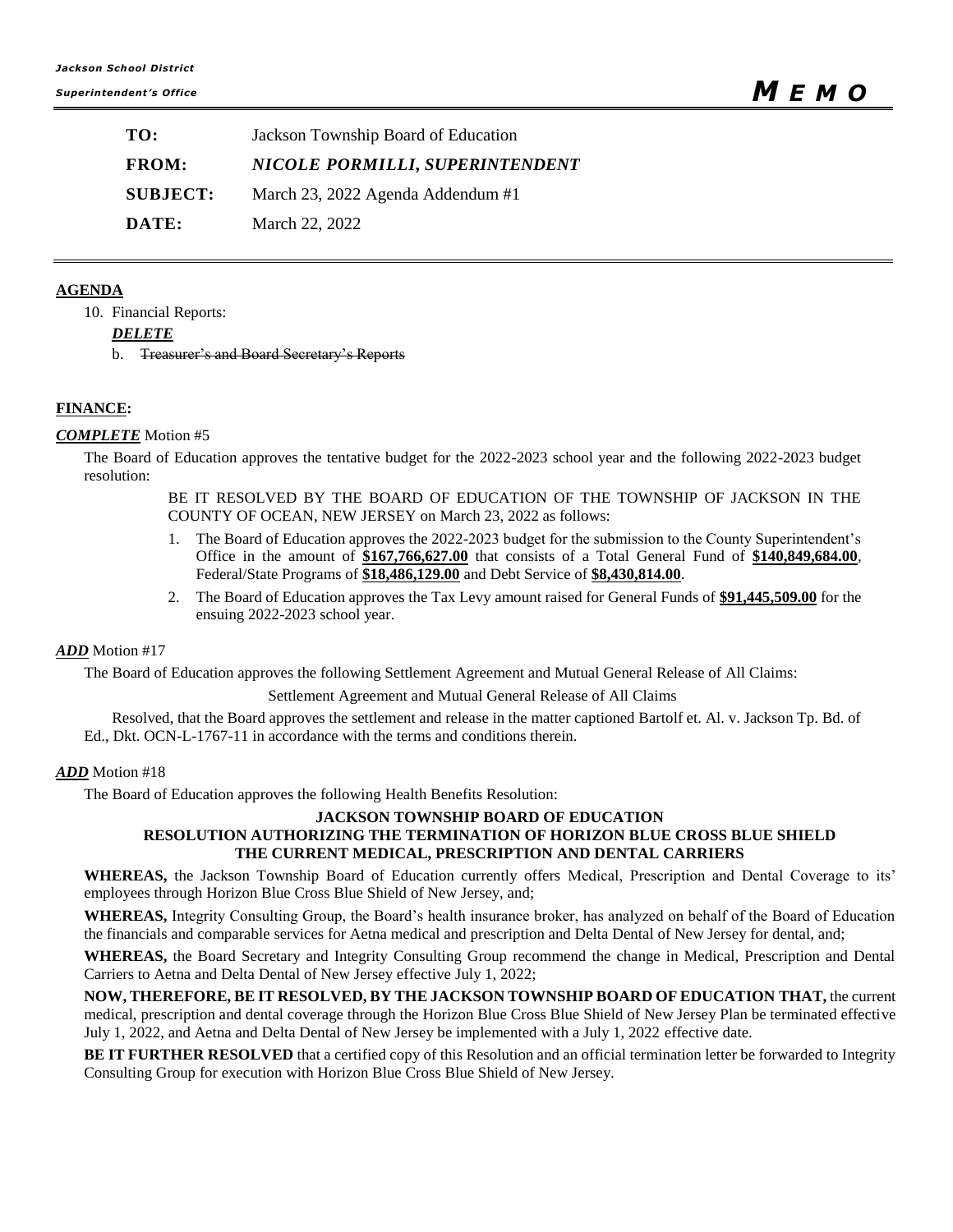### **FINANCE** (continued)**:**

### *ADD* Motion #19

The Board of Education approves the proposed line item transfers for the 2021-2022 Preschool Education Aid budget.

# **PROGRAMS:**

### *ADD* Motion #14

The Board of Education authorize the Affirmative Action Team to conduct the Comprehensive Equity Plan Needs Assessment to develop a Comprehensive Equity Plan for submission of the proposed 2022-2025 Three-Year Comprehensive Equity Plan to the Ocean County Office of Education, to be implemented effective September 1, 2022, pending County approval.

### **PERSONNEL:**

Motion #1 - Substitutes

*DELETE*

### d. Raymond Sosa, SLEO, pending fingerprints

# *ADD*

h. Dana Gruiero, Paraprofessional

### Motion #3 – Retirements

# *ADD*

- g. Mark Campbell, Maintenance/District, effective April 1, 2022.
- h. Amy Bueide, Teacher/Holman, effective July 1, 2022.

### Motion #4 - Resignations

# *ADD*

e. Antony Duran, Custodian/McAuliffe, effective March 31, 2022.

### Motion #6 – Leave of Absences

# *ADD*

t. Arlene Angert, Paraprofessional/JMHS, revised paid Medical Leave of Absence, effective January 5, 2022 through March 18, 2022, returning March 21, 2022.

### Motion #7 – Contract Adjustments

# *ADD*

h. Shirley Miles-Bell, LDTC/Goetz, leave of absence position, replacing Amanda Sobel, extend contract through June 3, 2022.

### Motion #9 – Transfers

# *ADD*

l. Amy Eckett, transfer from Secretary-JEA-CST/McAuliffe to Secretary-JEA-Assistant Principal/JMHS, replacing Rachael Miller, effective April 28, 2022, pending replacement hire through June 30, 2022.

# Motion #10 – Employments

# *DELETE*

- f. Diane Collis, Driver-Transportation/District, 6 hours 30 minutes per day, replacing Christine Volpe, effective March 28, 2022 through June 30, 2022.
- j. Erin Ent, Driver Transportation/District, 6 hours 30 minutes per day, replacing Michele Adam, effective March 24, 2022 through June 30, 2022.
- ll. Chevon Taliaferro, Van Aide-Transportation/District, 5 hours 45 minutes per day, replacing Sara Schoen, effective March 24, 2022, pending fingerprints through June 30, 2022.